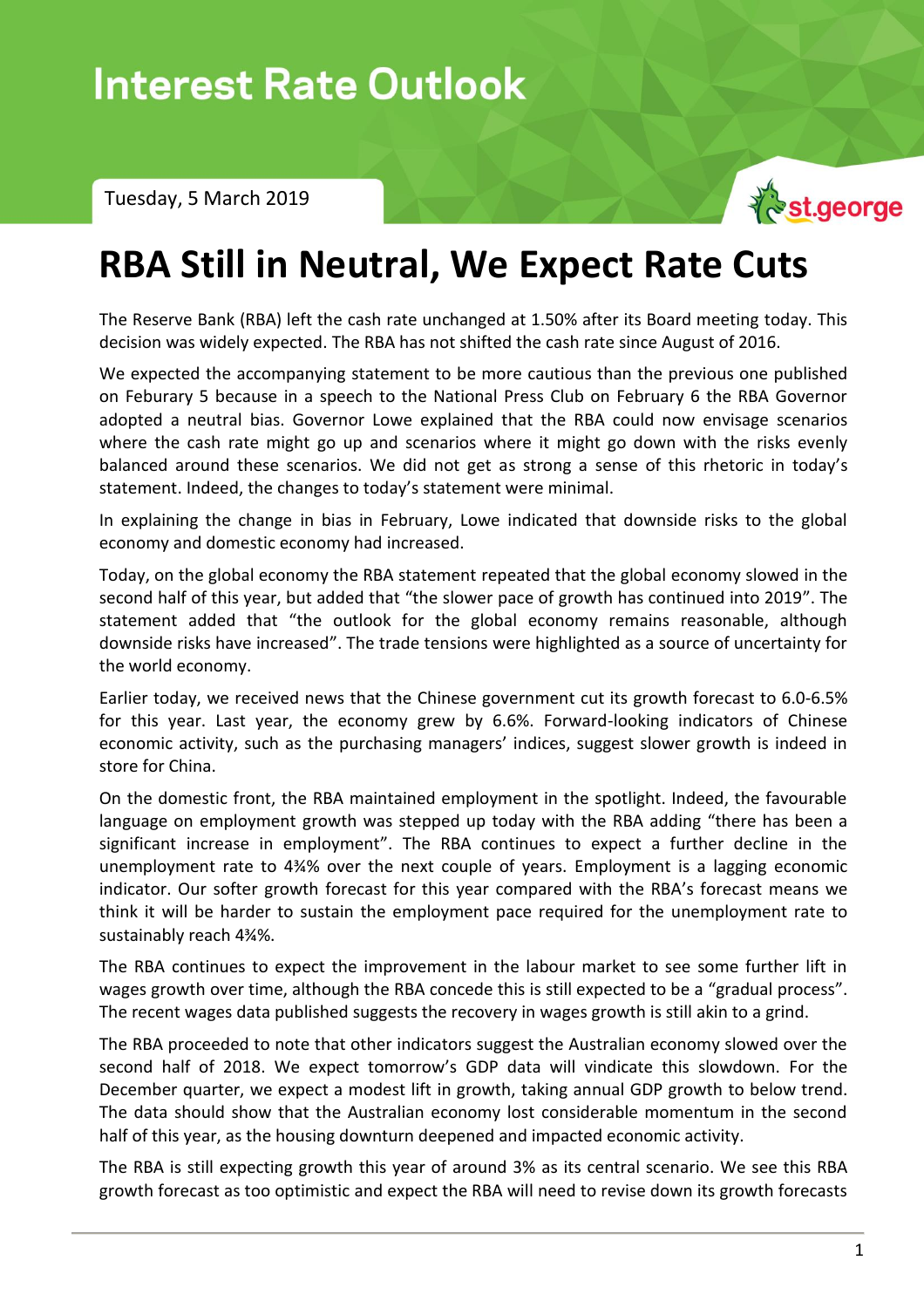in coming months.

The RBA reiterated that the main domestic uncertainty continues to be household consumption, especially in the context of weak growth in household income and falling house prices in some cities. In the past, it has been unclear as to whether the RBA sees falling dwelling prices as a significant threat to consumer spending. With the RBA tying the uncertainty in household consumption to falling house prices, the RBA seems to be admitting there is an impact and they're considering this effect more intently.

On the housing market, the RBA also noted that credit conditions for some borrowers have tightened a little further over the past year or so. The RBA also describes housing conditions as remaining soft.

Our weaker growth outlook and the downside risks we attach to the consumption outlook coming from the slowdown in housing amid subdued wages growth means we expect the RBA to cut the cash rate later this year.

> **Besa Deda, Chief Economist** Ph: 02-8254-3251